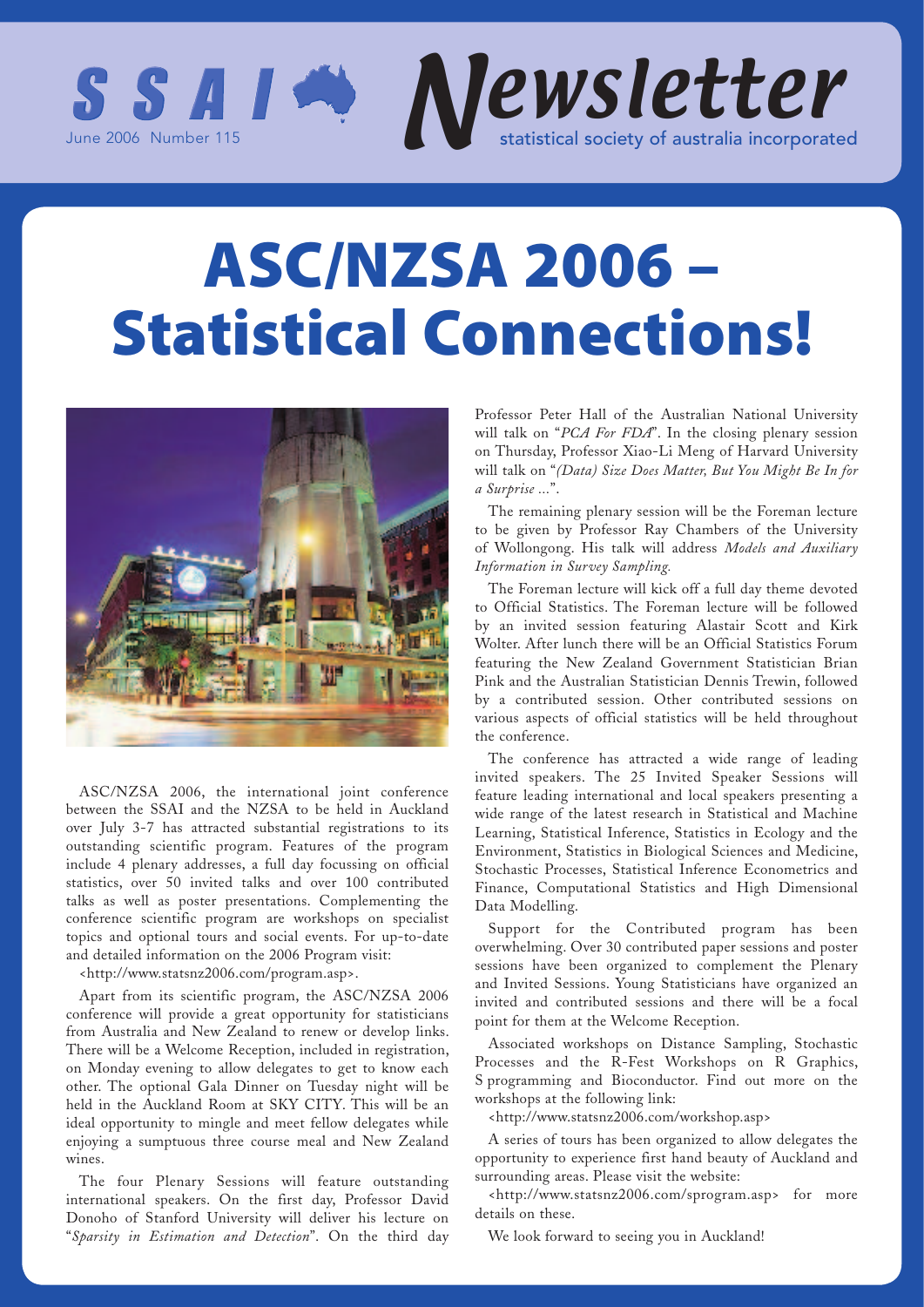# SSAI Review of Statistics at Australian Universities – Follow-up

Since the review report was published in December 2005, it has been distributed to all SSAI members along with a broad range of other stakeholders and interested parties. An electronic copy is readily available from the SSAI website address http:// www.statsoc.org.au/Review0405/ ReviewofStatsFinalReport.pdf Further hard copy booklets are available from Jane Waslin at SSAI.

The SSAI review was discussed by a number of people as part of their representations to the Review of Mathematical Sciences during February this year.

Discussions are planned with senior DEST (Department of Education, Science and Training) officials in conjunction with the advisor (Dr Jade Sharples) to the new Minister of Education, Science and Training (Hon Julie Bishop MP).

There are four main recommendations in the SSAI review report:

**In this issue**

| ASC/NZSA 2006                                                          |    |
|------------------------------------------------------------------------|----|
| <b>SSAI Review of Statistics at</b><br><b>Australian Universities</b>  | 2  |
| <b>President's Corner</b>                                              | 3  |
| <b>ABS Statistical Scholarships</b><br>awarded in Canberra             | 3  |
| Editorial                                                              | 4  |
| <b>Three Doors</b>                                                     | 5  |
| Notice of AGM                                                          | 6  |
| Update on AusCan Scholar visit                                         | 7  |
| <b>ASC/NZSA Financial Assistance for</b><br><b>Young Statisticians</b> | 7  |
| <b>ABS Centenary Celebrations</b><br>Conclude                          | 8  |
| <b>Branch Reports</b>                                                  | 10 |

- Issues relating to Statistics in Schools
- Issues relating to the Management and Organisation of Universities
- Issues relating to the University/ Employer Interface
- Issues relating to Marketing, Communications and Lobbying.

SSAI is setting up two implementation advisory groups with one to focus on the recommendations related to Statistics in Schools and a second group to focus on the second and third main recommendations that concern universities and the university/employer interface. The final recommendation will be looked after by a working party that will focus on the more direct aspects that SSAI and related bodies can do to improve the information available to school students, university students and careers advisors.

The two main advisory groups will be made up of representatives from

the various stakeholders (government departments, universities, professional bodies) as well as statisticians representing a broad cross section of view points. Two main roles are anticipated: firstly, the groups will connect various networks together so that there will be well-informed discussion at various levels and secondly, they will act as forums where ideas and proposals can be debated. As a professional body, SSAI has a responsibility to ensure that there is open constructive debate along with a propensity to use objective methods of validation. There are many 'schools of thought', passions, biases and opinions and these must be heard and considered but ultimately we must be swayed by what 'works'. Of course defining what is meant by this is part of the debate and teasing out the various contexts will only help us all move forward.

*Neville Bartlett*

# ABS Statistical Scholarships awarded in Canberra

 On Thursday 4 May 2006, four students at the Australian National University (ANU) were awarded an Australian Bureau of Statistics (ABS) Statistical Scholarship. These students were Matthew Beale, Taleitha Coon, Adam Franklin and Jessica Twigg. The ceremony and accompanying lunch were hosted by the School of Finance and Applied Statistics (FAS) at the ANU, with well over 100 persons in attendance. After an introduction by Dr Michael Martin of FAS, the awards were presented by Rebecca Cassidy and Eileen Fahey of ABS.

Several ABS Statistical Scholarships are awarded each year by the ABS to students at selected universities who have excelled in

statistical subjects in their first and second years. These universities are the University of Adelaide, the University of Wollongong, the University of Queensland, and the ANU. Each scholarship is to the value of \$4000, and is offered for a full year of study in statistics. Application forms for students who wish to apply for the next round can be obtained from the Careers Office or College/Faculty staff from the relevant universities, or by contacting the ABS, for example by emailing to methodology@abs.gov.au. The closing date for applications in 2006 is early September. The ABS places no restrictions of future employment on winners of the award.

*Borek Puza*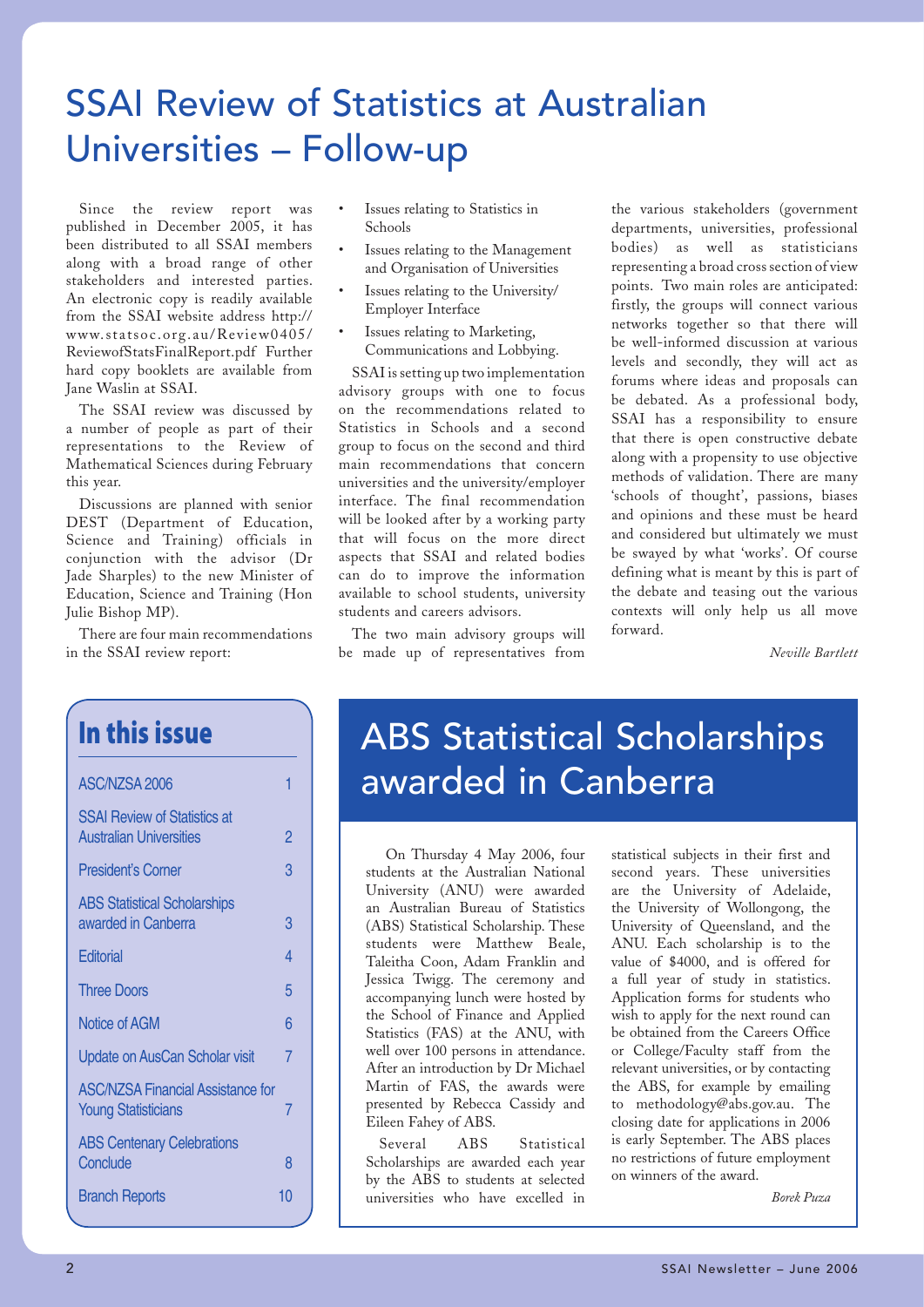# President's Corner

### **Reduced student membership rates from 2006**

At the end of last year the SSAI Executive Committee of Central Council took the decision to reduce annual membership fees for student members. This means that for \$15 capitation per year to the central body, student members receive copies of every issue of the SSAI Newsletter and electronic access to the Australian and New Zealand Journal of Statistics. I congratulate those branches that only charge this amount as they carry any additional cost at the local level.

SSAI encourages student involvement in its activities and offers an opportunity for networking with experienced statisticians as well as other students and statisticians starting out in their careers. In recent years branches and sections of SSAI have organized workshops, short courses and symposia on a wide range of topics. Members of SSAI are able to take advantage of reduced registration fees for all such events. We also have an active Young Statisticians Section which is planning a conference for 2007. Young Statistician events are held regularly in each Branch – members and prospective members should contact their local branch for details of forthcoming events. There is a link to all branches from the SSAI website – www.statsoc.org.au.

### **ASC/NZSA 2006**

I hope you have all seen the varied and interesting program for the joint SSAI/NZSA Conference in Auckland on 3-6 July. If you haven't already decided to attend, you might like to reconsider that decision. Contrary to my advice in the last newsletter, the SSAI Annual General Meeting will be held on



Wednesday, 5 July. Some of the major items for discussion will be the recommendations and resulting outcomes from our Review, the way we elect our office-bearers, capitation fees, and the future of our journal. If you have any issues that you would like addressed, please contact me or our Executive Officer Jane Waslin.

> *Kaye Basford E-mail: k.e.basford@uq.edu.au*

# **The latest in statistics from Australia, New Zealand and the world online.**

**Published on behalf of the Statistical Society of Australia Inc. and the New Zealand Statistical Association**

# *Your Research Your Journal*

Read it online at **www.blackwell-synergy.com/loi/anzs**



# **Managing Editor: Professor Kerrie Mengersen Print ISSN:** 1369-1473<br> **Online ISSN:** 1467-842X

**Online ISSN:** 146<br>Current Volume: 48 **Current Volume:** 

**Frequency:** 4 issues per volume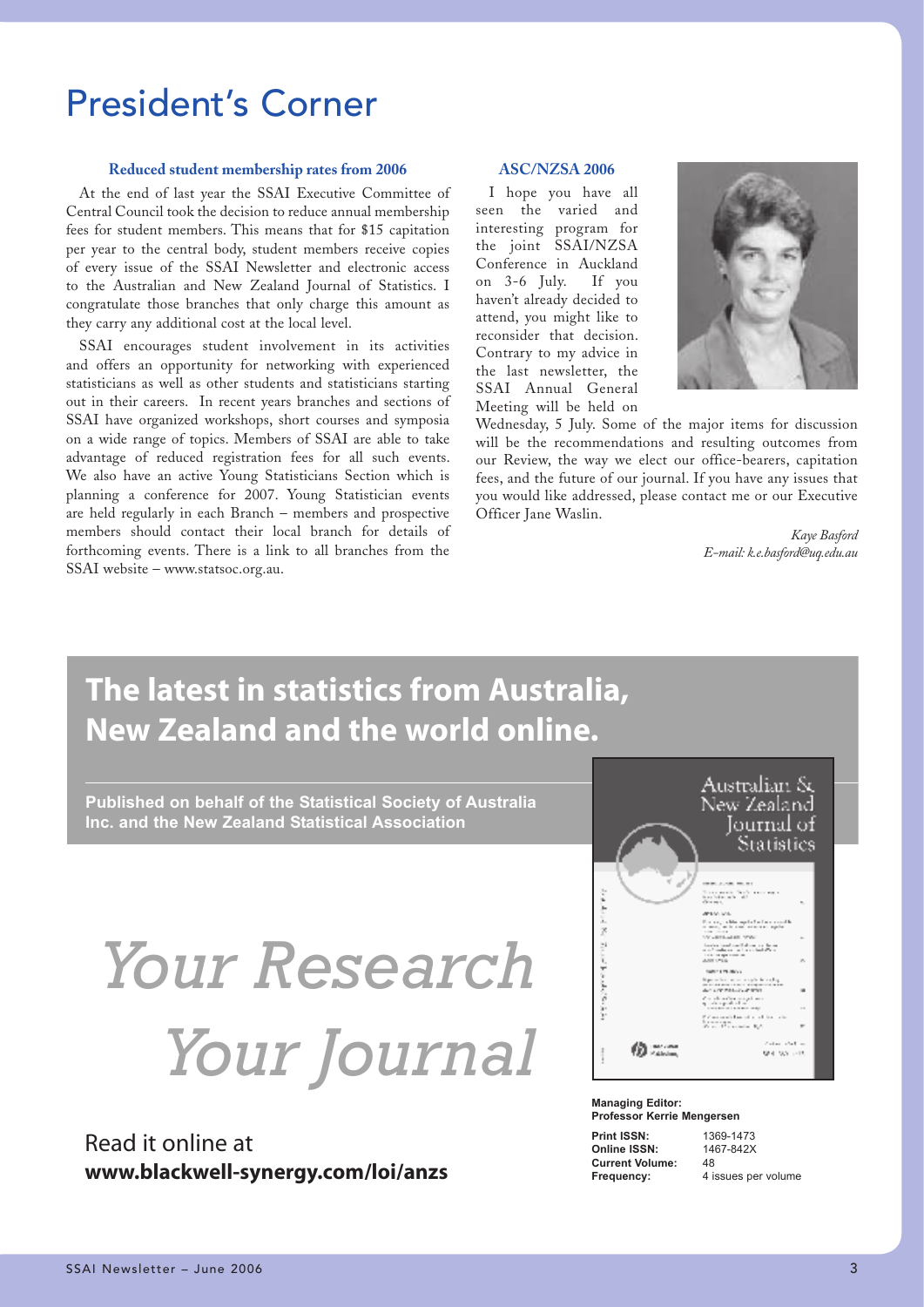# SSAIM

**PO Box 5111, Braddon ACT 2612 Phone (02) 6249 8266 Fax (02) 6249 6558 Email: admin@statsoc.org.au Society Web Page http://www.statsoc.org.au**

## Editors

**Alice Richardson,** School of ISE, University of Canberra, PO Box 1, Belconnen ACT 2616

**Michael Adena,** Covance Pty Ltd PO Box 5125, Braddon, ACT 2612

### Correspondence

Please direct all editorial correspondence to Alice Richardson. Email: newsletter@statsoc.org.au

### Disclaimer

The views of contributors to this Newsletter should not be attributed to the Statistical Society of Australia, Inc.

### **Subscriptions**

The Newsletter of the Statistical Society of Australia is supplied free to all members of the society. Any others wishing to subscribe to the Newsletter may do so at an annual cost of A\$30.00 for an issue of four numbers.

### Advertising

Advertising will be carried in the Newsletter on any matters which the Editors feel are of interest to the members of the Society. For details of advertising rates, etc. contact the SSAI Executive Officer at newsletter@statsoc.org.au

### Printer

National Capital Printing 22 Pirie Street, Fyshwick ACT 2609

DEADLINE FOR NEXT ISSUE: 10 August 2006

# **Editorial**

Have you ever wondered what the process of producing the newsletter involves? After the deadline for copy passes, the Editors meet with the Society's Executive Officer to collate the material sent in, select an item for the front page and edit items so that everything fits within a multiple of four pages. The material is sent to the printers who produce a draft version of the entire newsletter. This is proofread again by the editors, any necessary changes are made and the draft sent back to the printers for correction. This is usually the last stage of the iterative process, and if the second draft looks fine it is cleared for printing. The printing company also has a mailing house that uses mailing address sheets provided by the Executive Officer that are sent with your copy. The plan is always to have the newsletter for a given month posted to members by the middle of the month.

The Editors are grateful to Branch correspondents to supply meeting reports, to committee chairs who report on the work of committees within the Society, and to individuals who supply news of members. We are always on the lookout for more of this sort of material, so don't be shy! If you attended an interesting statistical event that took place in your area, let us know! If you have carried out an interesting or slightly controversial data collection or analysis, let us know! The Newsletter can only print the material that you send in.

We look forward to a deluge of fascinating articles in the months to come.

We also hope you like the new design for the Newsletter, which gives a more modern look and feel.

# **Looking for a job?**

For a listing of current statistical vacancies in Australia or New Zealand visit:

# *http://www.statsci.org/jobs*

With 255 positions listed last year.

# **Do you have a job to advertise on the website?**

Email a position description to mrobinson@wehi.edu.au. Listing is free!

This service is proudly brought to you by:

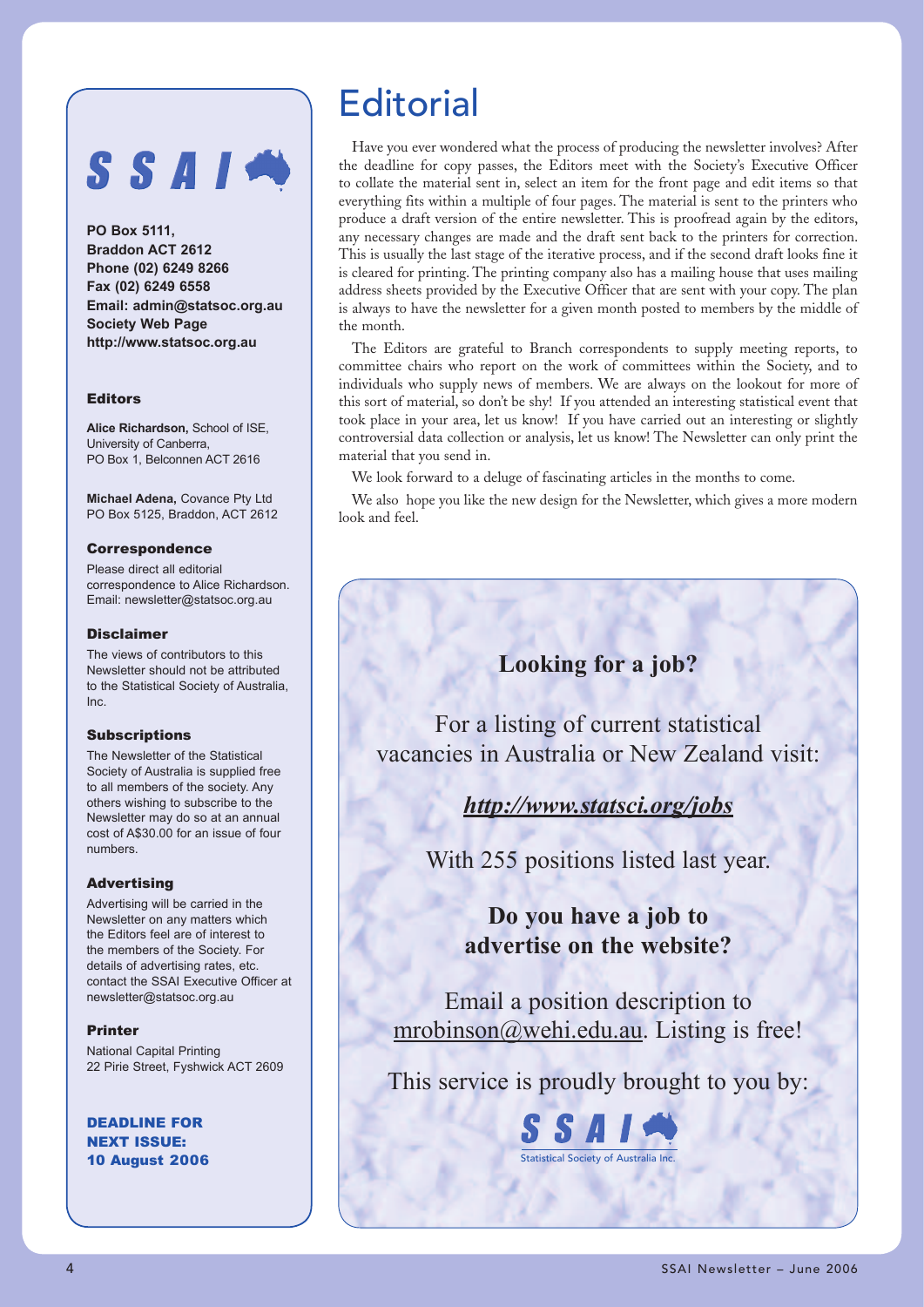# Three Doors with Borek Puza (Edition 6)

Welcome to the sixth edition of *Three Doors*. In the last edition I presented The Birthdays Puzzle. Unfortunately, noone formally emailed a correct solution to newsletter@statsoc.org.au (although several persons had a go at the puzzle and one submitted a correct solution to me personally but deemed it 'not clever enough'). Anyway, the solution to this puzzle is presented below. The next puzzle follows. It has an interesting solution and was brought to my attention by Steve Clarke, who previously submitted a correct solution to The Chess Puzzle. Thanks Steve.

### **The Birthdays Puzzle**

*In a room there are 20 persons. (a) Find the probability that exactly 6 of these persons have a shared birthday (i.e. a birthday which is the same as at least one other birthday). (b) Then find and tabulate to 5 decimals the complete probability distribution of the number of persons with a shared birthday. (c) Using (b), or otherwise, find the expected number of persons with a shared birthday. (It may be assumed that the 20 birthdays are distributed independently and uniformly over a year with 365 days.)*

#### **Solution to The Birthdays Puzzle**

(a) Six persons can have a shared birthday in one of 4 ways:

(i) all 6 on the same day

(ii) 4 on one day and 2 on another

(iii) 3 on each of 2 days

(iv) 2 on each of 3 days.

Our task is to count the number of sample points corresponding to each way. As regards (i), there are 365 days in the year,  $C(20,6) = 20!/(6!14!)$  ways to choose 6 persons from 20, and *P*(364,14) = 364!/350! ways in which 14 persons can have different birthdays on 364 days. Thus the number of ways that 6 persons can have a shared birthday, with all 6 on the same day, is

(i) 365*C*(20,6)*P*(364,14).

Likewise, the other three numbers of sample points are:

(ii) *P*(365,2)*C*(20,4)*C*(16,2)*P*(363,14)

(iii) *C*(365,2)*C*(20,3)*C*(17,3)*P*(363,14)

(iv) *C*(365,3)*C*(20,2)*C*(18,2)*C*(16,2)

*P*(362,14).

Summing all 4 numbers and dividing by the total number of sample points, 36520, we obtain the required probability, 0.00823.

(b) Repeating the logic in (a) for numbers other than 6, we can obtain the probability mass function (pmf) of

*N*, the number of persons who have a shared birthday. To 5 decimals, this pmf is given by:

| $f(0) = P(365,20)/365^{20} = 0.58856$  |
|----------------------------------------|
| $f(1) = 0$ (exactly)                   |
| $f(2) = 0.32320$                       |
| $f(3) = 0.00559$                       |
| $f(4) = 0.07132$                       |
| $f(5) = 0.00218$                       |
| $f(6) = 0.00823$                       |
| $f(7) = 0.00033$                       |
| $f(8) = 0.00054$                       |
| $f(9) = 0.00002$                       |
| $f(10) = 0.00002$                      |
| $f(11) = 0.00000$ (meaning < 0.000005) |
| $f(11) = 0.00000$                      |
|                                        |

 $f(20) = 0.00000$ .

(c) The expected number of persons who have a shared birthday is

 $EN = 0f(0) + 1f(1) + 2f(2) + ... + 20f(20)$ = 1.0158.

### **Discussion**

The above working for *N*'s distribution in (a) and (b) was rather tedious, and it does not generalise easily. There does exist an explicit formula for  $N$ 's pmf,  $f(n)$ , but it involves Stirling numbers, is fairly complicated, and so will not be presented here. See Puza and O'Neill (2006) for more details. By contrast, N's expected value can be obtained very easily, as

follows. Let *X* be the number of persons who share a birthday on 1 January, so that  $X \sim Binomial(20,1/365)$ , and define  $Y = XI(X > 1)$ , where  $I(.)$  is the standard indicator function. Then the expected number of persons who share a birthday on 1 January is

$$
EY = EX - E[XI(X = 0)] - E[XI(X = 1)]
$$

 $= 20(1/365) - 0 - 20(1/365)$ 

 $(364/365)^{19} = 0.00278307.$ 

Hence the expected total number of persons who have a shared birthday is *EN* = 365*EY* = 1.0158, as before.

# **The Passenger Puzzle (courtesy of Steve Clarke)**

*There is an aeroplane with 100 seats and 100 passengers, each with a seat assignment. The first passenger to enter the plane loses his seat assignment, and so picks a random seat. Each of the following passengers, entering one by one, takes their seat if available; otherwise they pick randomly an available seat. What is the probability the 100th passenger sits in their own seat?*

For your chance to win a fabulous mystery prize, please send your solution to newsletter@statsoc.org.au.

### **References**

Puza, B.D., and O'Neill, T.J. (2006). Two birthday problems. *Communications in Statistics - Theory and Methods*, **35**, 415-422.

# **Conferences**

**ASC/NZSA 2006 Statistical Connections, Auckland, New Zealand** 3-7 July 2006. www.statsnz2006.com

**ICOTS** July 2006 (even though it clashes with ASC, but then so does Mathsport). URL is http://www.maths.otago.ac.nz/icots7/icots7.php.

#### **BioInfoSummer, ANU, Canberra**

Dec 4-8. There's no website yet but the email is BioInfoSummer@cbis.anu.edu.au

**8th Australasian Conference on Mathematics and Computers in Sport, Coolangatta, Queensland**

3-5 July 2006. Contact: jhammond@scu.edu.au

**ISI2007, Lisbon, Portugal** http://www.ine.pt

**Diary note** – SSAI Young Statisticians section is planning a conference for April 2007 – see future issues or the SSAI website for updates.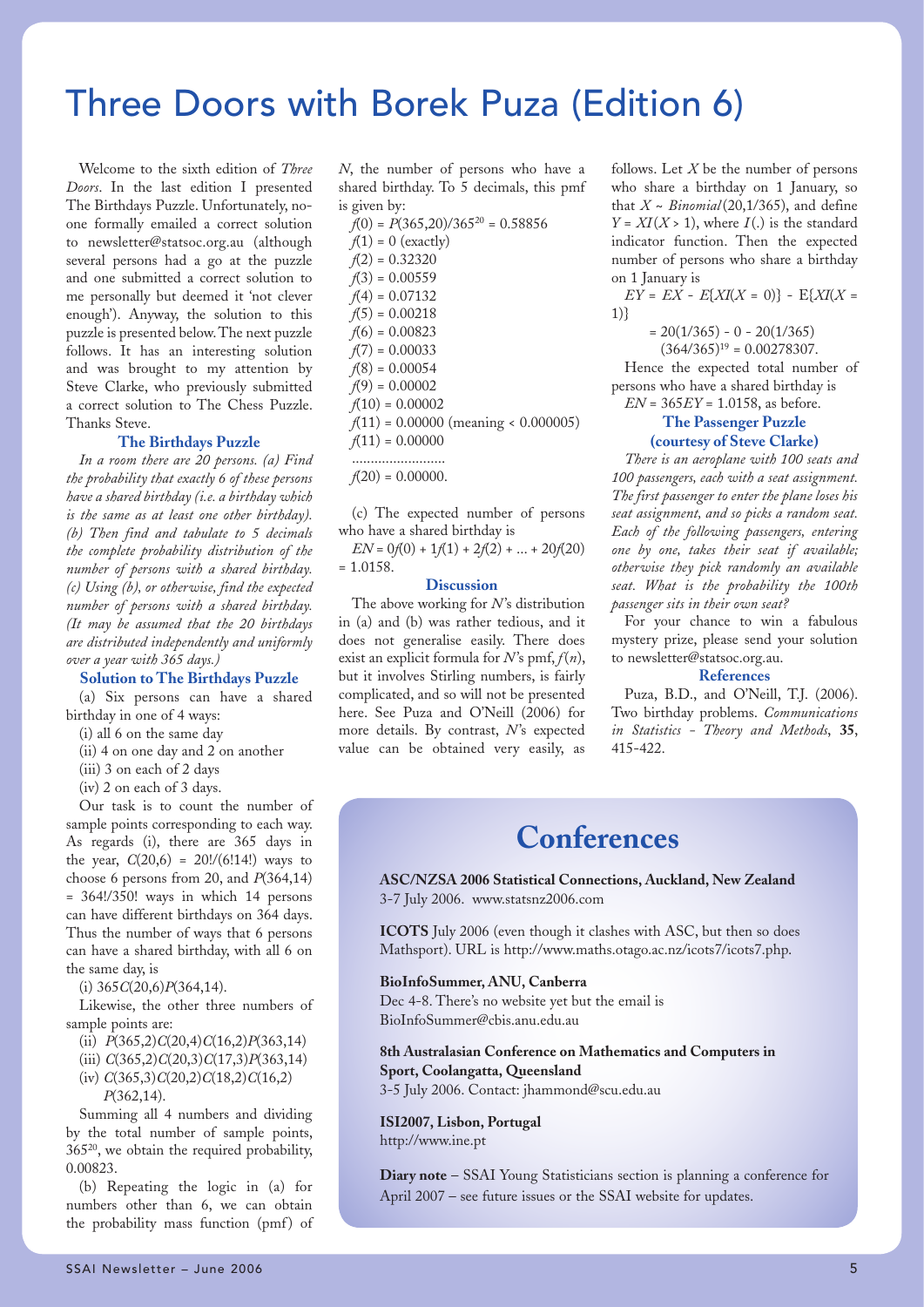# NOTICE

The Annual General Meetings of The Statistical Society Of Australia Inc and The Australian Statistical Publishing Association Inc. will be held on Wednesday 5 July 2006 at 4.15pm at SKY CITY, Auckland, New Zealand

# **SSAI Annual General Meeting — Agenda**

- 1. Apologies and Proxies
	- Proxies must be given in writing as per form inserted in the June 2006 issue of *SSAI Newsletter*. Proxy forms must be received by the SSAI Executive Officer for passing to the Secretary no later than 24 hours before the time of the meeting.
- 2. Confirmation of the Minutes Minutes of the meetings as circulated
- 3. Matters arising
- 4. Reports
	- 4.1 President
	- 4.2 Treasurer
	- 4.3 Branches
	- 4.4 Sections
- 5. Accreditation
	- 5.1 Report from Accreditation Committee
- 6. Conferences
	- 6.1 ASC 2006 (joint with NZSA)
	- 6.2 ASC 2008
- 7. Election of Section Chairs

 Nominations for Section Chairs should be received at the SSAI office no later than 23 June 2006. Nomination Forms have been inserted in each copy of the June issue of *SSAI Newsletter*. All nominations require a seconder and a statement from the nominee that she or he is prepared to stand.

- 8. Appointment of signatories
- 9. Special Business

 Consider and, if thought fit, approve amendments to the Rules of the Statistical Society of Australia Incorporated. (\*\*)

- 10. Other business
- 11. Time and place of next meeting.

# **ASPAI Annual General Meeting — Agenda**

1. Apologies and Proxies

 Proxies must be given in writing as per form inserted with June 2006 issue of *SSAI Newsletter*. Proxy forms must be received by the SSAI Executive Officer for passing to the Secretary no later than 24 hours before the time of the meeting.

- 2. Confirmation of the Minutes Minutes of the meetings as circulated
- 3. Matters arising
- 4. Presentation of the Annual Report by the Editor of the Australian and New Zealand Journal of **Statistics**
- 5. Presentation of the Annual Report by the Newsletter Editors
- 6. Treasurer's Report
- 7. Appointment of signatories
- 8. Special Business Consider and, if thought fit, approve amendments to the Rules of the Australian Statistical Publishing Association Inc. (\*\*)
- 7. Other business
- 8. Time and place of next meeting.

(\*\*) Copies of the amendments to the Rules of the Statistical Society of Australia Inc. and of the Australian Statistical Publishing Association Inc. may be obtained from the Society's office, or viewed on the Society's Web site at www.statsoc.org.au/WhatsNew/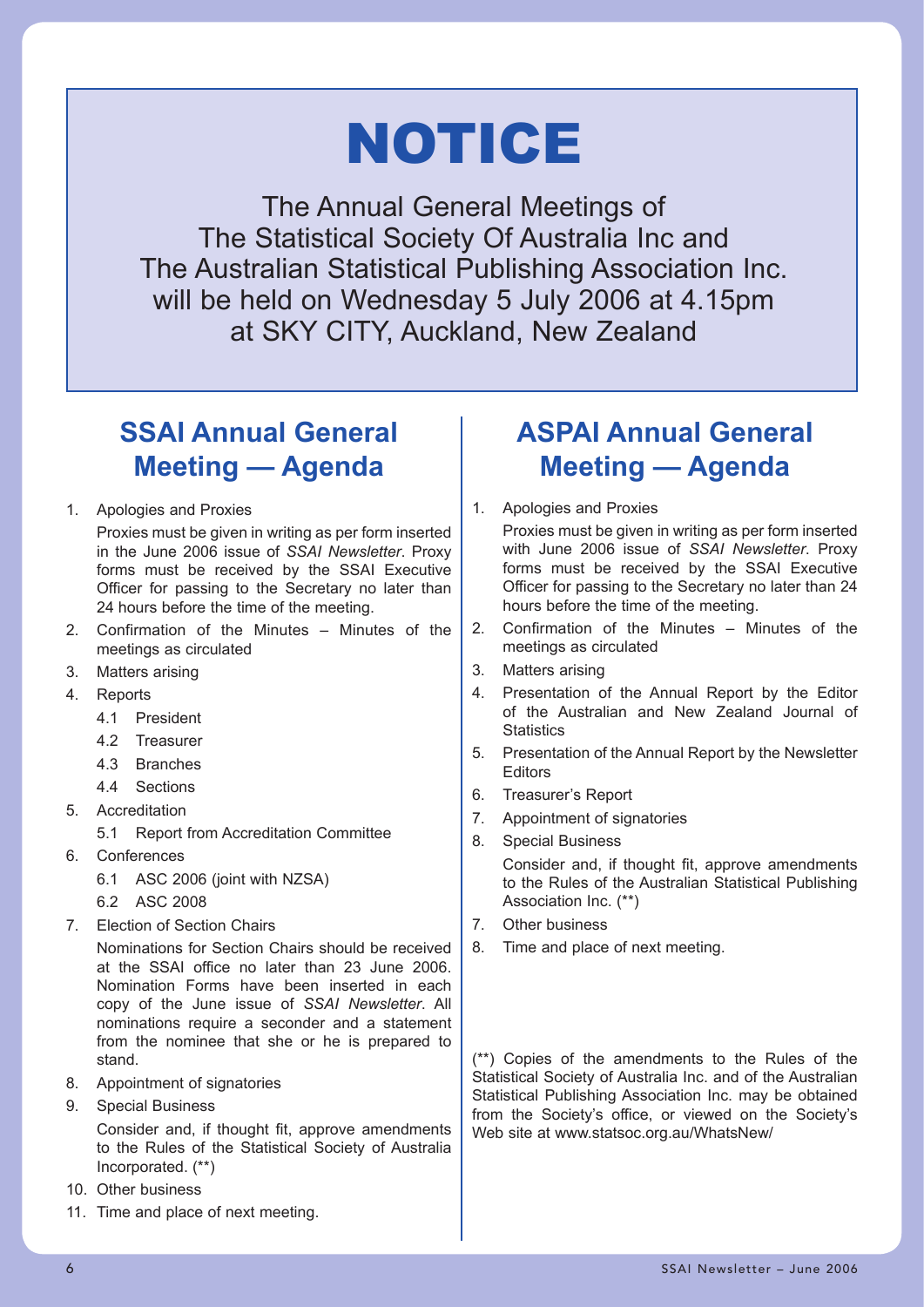# Update on AusCan Scholar visit

The inaugural AusCan Scholar, Dr Mu Zhu, is planning on visiting statistics groups in Australia between mid September and early November this year.

An AusCan Scholar liaison group has recently been established in Australia to help communicate and coordinate Dr Zhu's visit to statistical groups in specific cities including arranging opportunities for Dr Zhu to present seminars at branch meetings wherever possible and appropriate.

The group comprises representatives from each branch, see below:

# **QUEENSLAND** Melissa Dobbie (Melissa.dobbie@csiro.au) **SOUTH AUSTRALIA** Margaret Swincer (mswincer@workcover.com)

### **ACT**

Brent Henderson (brent.henderson@csiro.au)

**VICTORIA**  Debra Partington (debra.partington@dpi.vic.gov.au) **WESTERN AUSTRALIA** Aloke Phatak (aloke.phatak@csiro.au) **NEW SOUTH WALES** Caro Badcock (caro.badcock@covance.com)

In his most recent proposed itinerary, Dr Zhu expects to visit Sydney, Brisbane, Perth, Melbourne, Adelaide and Canberra. Specific dates of travel are still to be established and these will be communicated to the AusCan Scholar liaison group when available. Any individuals or groups interested in meeting and/or having Dr Zhu spend some time with them during his trip should contact their branch respresentative (listed above) as soon as possible to register your interest and to help Dr Zhu develop a program that will allow him to fulfil the objectives of the scholarship.

> *Melissa Dobbie Melissa.dobbie@csiro.au CSIRO Mathematical and Information Sciences*

# ASC/NZSA Financial Assistance for Young **Statisticians**

The March 2006 issue of the *SSAI Newsletter* contained advertisements for funding available to assist undergraduate students and young statisticians to attend the ASC/ NZSA Conference in Auckland in July this year.

Tilman Davies from Western Australia was awarded funds from the CSIRO pool for undergraduate students.

Joesph De Livera, Joanne Potts and Sharon Lau were awarded funds from the Data Analysis Australia pool for recent graduates.

Watch a future issue of the Newsletter for their reports on their experiences.



3-7 July 2006 Auckland, New Zealand

# Hosted By

The Statistical Society of Australia (SSAI) and The New Zealand Statistical Association (NZSA).

# Contact Details

ASC/NZSA 2006 Conference Managers GPO Box 128, Sydney NSW 2001 Phone: +61 2 9265 0700 Fax: +61 2 9267 5443 Email: statsnz2006@tourhosts.com.au

# Expression of Interest

**If you are interested in attending the Conference, please register your interest on-line www.statsnz2006.com**

# Scientific Program

A stimulating and cutting edge Scientific Program is being developed to cover a wide range of topics relevant to all statisticians. The program will provide practical knowledge and insights from prominent international and Australasian speakers and will address the latest developments in statistical research, education and practice.

# Workshops

Technical workshops that are of particular interest to practitioners will be included in the Conference Program. The Scientific Program Committee is seeking potential workshop presenters. If you are interested in contributing please contact David Scott at d.scott@ auckland.ac.nz.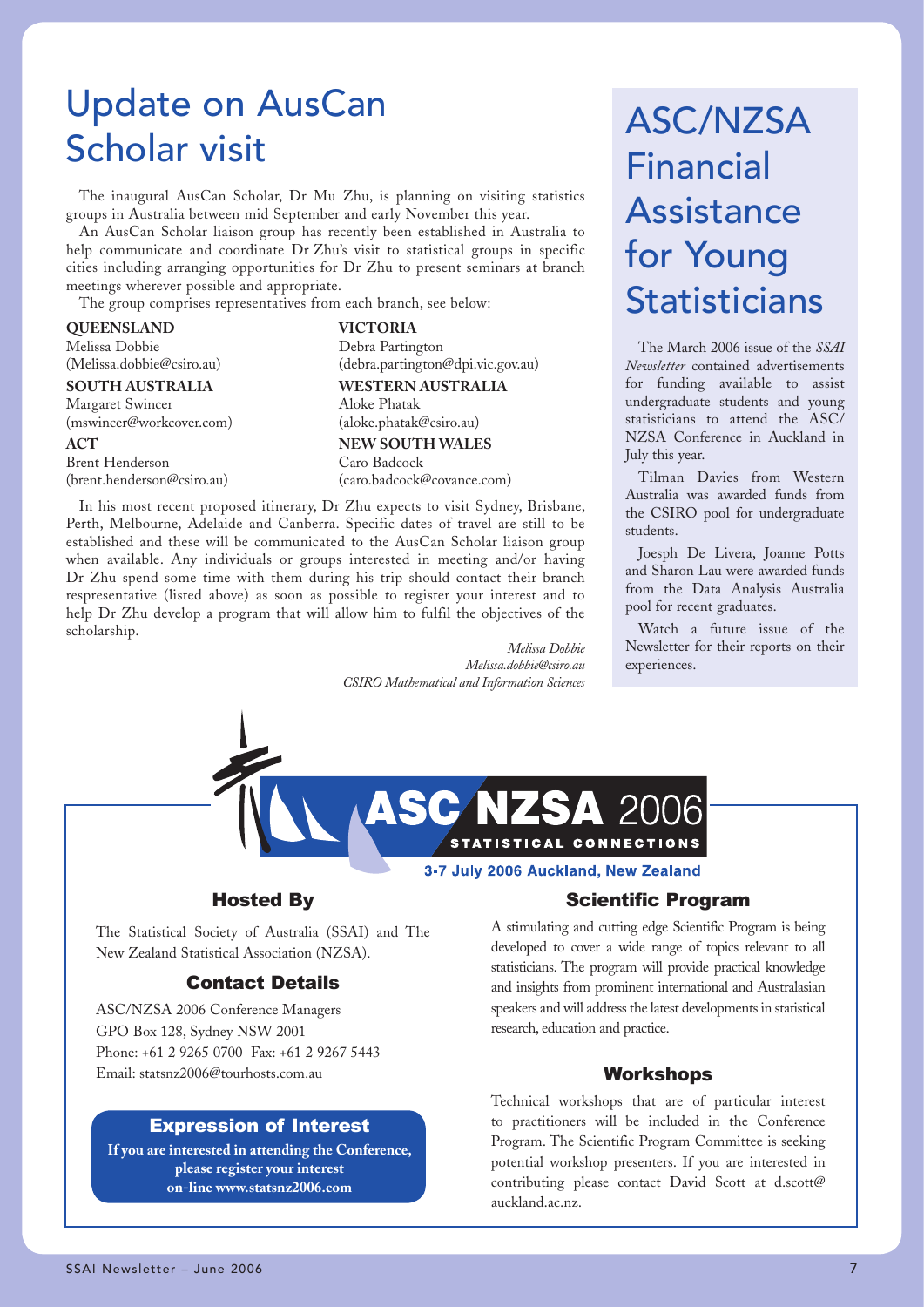# Australian Bureau of Statistics Centenary Celebrations Conclude

The Australian Bureau of Statistics has just wrapped-up its centenary celebrations, with a finale on December 8. Like all big anniversaries, it was a time to reflect on the past and to look forward.

Since colonial times, Australia's official statistics have been regarded as first class. To a large extent, this has been because sound and contemporary statistical methods have been embraced in the compilation of official statistics. Over the past 50 years, the statistical methods used by the ABS have been heavily influenced by developments in mathematical statistics.

Other Centenary celebrations include the release of the ABS history book, *Informing a Nation*, a National Statistics Day (8 December), the Centenary Ball and the annual Ken Foreman lecture.

In delivering the latter, the Australian Statistician, Dennis Trewin, reviewed the development of statistical methods in official statistics over the past 100 years. He also speculated how mathematical statistical techniques might impact on the future work of the ABS.

He began by taking a look at the legendary figure for whom the lecture is named. The Bureau's long history of commitment to research and methodology is in no small part attributable to the efforts of many statistical officers in pursuit of excellence, and none more so than Ken Foreman. Foreman led the widespread introduction of mathematical statistical methods, especially sample surveys, to the work of the Bureau.

As former Australian Statistician Bill McLennan described him: "Foreman was undoubtedly the father of statistical methods at the ABS. He was the leader of the first methodology unit and continued to foster, expand and lead it until his retirement from the ABS in 1984".

Foreman introduced the Bureau to formal sampling methodology. This included formalising the techniques used for current samples and standardising those to be employed for future sampling work.

He developed comprehensive training for the benefit of those working in the area, as the level of knowledge and

practical ability required for this type of work was not yet obtainable from universities in Australia.

In *Informing a Nation*, a young Ken Foreman is pictured during field work in Papua New Guinea. Wearing a wellworn khaki shirt and broad-rimmed hat, he resembles an Indiana Jones-like figure. Indeed, he saw some real-life adventure. Foreman joined the Royal Australian Air Force in 1943 and became a navigator in a bomber. He was badly injured when he was shot down in a Lancaster in 1943 and had to endure a long convalescence.

He returned to Australia, and graduated with a Bachelor of Economics with Honours at the University of Sydney, but by mid-1952 he went overseas to study in the US Bureau of the Census under Morris Hansen and Bill Hurwitz, two of the most famous names in sampling at the time. He also had the opportunity to meet W. Edwards Deming who provided the inspiration for his work on quality control.

Despite his wartime injuries, Foreman travelled overseas several times to study the latest developments in sampling in the United States. In this way the Bureau's sampling ability remained abreast of developments in theory and technique being made overseas.

As Foreman himself said in 1977: "The application of mathematical statistical techniques to an increasing range of the Bureau's operations has resulted in many notable innovations which, in total, have significantly altered the Bureau's capabilities and economics".

Today Foreman is remembered in the Bureau with respect, awe, gratitude and fondness. He raised the level of methodological competence in the Bureau, and was a key player in four important developments:

- implementation of significant sampling techniques;
- design and implementation of the household survey system;
- pioneering work in development and application of seasonal adjustment; and
- the introduction of data management.

He was also a significant, caring and generous mentor for several generations of young statistical officers in the Bureau.

"He was a legend, he had some godlike qualities", Trewin said.

One of the earliest examples of the Bureau's contribution to international statistical methods was the publication *The Mathematical Theory of Population*. It was released in 1917 as an appendix to the Statistician's Report for the 1911 Census.

"It comprised 450 pages, so it was some appendix", Trewin said.

This publication had a twofold purpose of attempting to establish suitable methods for analysing census and demographic data, and actually using those techniques to analyse the 1911 census results.

Trewin said that elements of this work are still used in demographic work in Australia and elsewhere. "This really is a book that has aged very well. It has stood the test of time", he said.

"Even from those early days, the ABS was interested in methodology ... even though we were a small young country, our statistical services were regarded as world class."

The ABS was involved in a world first when Roland Wilson, then second in charge at the Bureau, developed his balance of payments statistics. Based on his PhD work, it was released as a chapter in the 1933 Year Book.

Developments during the Foreman era included:

1952 – sample to develop income tax statistics (led to creation of methodology unit)

1960s – development of quarterly labour force survey

1969 – introduction of generalised survey systems

1972 – introduction of social surveys

1977 – use of post-enumeration surveys to adjust for the Census undercount.

Trewin pointed out that Australia had pioneered the latter exercise. "The US still has not got around to adjusting their Census undercount", he said.

"I think we were the first country to do it way back in 1977 ... we just thought it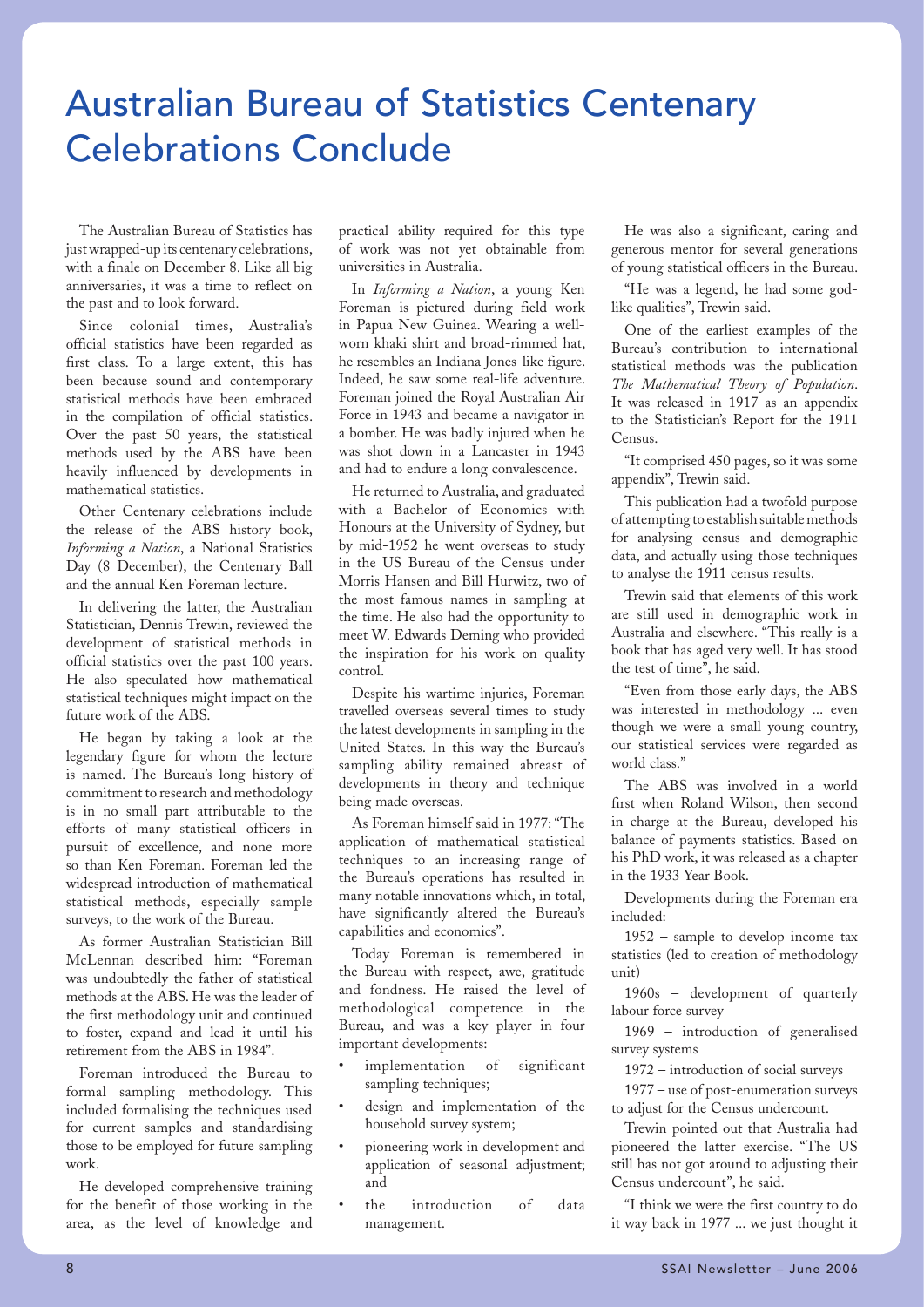was common sense. There has been no criticism of it since then."

"But it does mean that the way population statistics are used in Australia is much better than in many other countries. Subsequently, countries such as Canada have copied what we've done."

The key development in the 1980s was the introduction of synchronised sampling (variant of collocated sampling to business surveys).

Trewin said that the reason the ABS had been successful with its methodological developments was that there had been a strong alignment between the ABS's statistical and methodological areas.

"Ken Foreman was very keen that methodological people interact with the other business areas so that they could be seen and heard; and that they weren't working in a vacuum – they could actually understand the context of the work they had been doing", he said.

"The other sense of alignment is that the other business areas … had a working knowledge of methodology ... so they could have meaningful communications with the methodologists.

"In some statistical offices, that does not happen. The methodologists are poked away in the corner to do their own thing and have a much smaller influence on the work of the office, than what our methodologists have."

 He said that support for methodology by senior ABS managers has been strong. "The past two Australian Statisticians had a methodological background, so it [that support] was probably more straightforward then, but it actually happened right back from Keith Archer's days in the 1950s and 1960s", Trewin said.

"There was from the senior ABS management, support for methodology development. They [methodologists] weren't regarded with suspicion by senior managers, they were regarded as important."

Turning to the future, Trewin said that as a statistical producer, the Bureau's methodological challenges included the following:

- Emerging statistical outputs (e.g. environmental statistics, longitudinal analysis) requiring the application of novel sampling methods
- Combining survey and administrative data
- Extracting information from large data bases (e.g. EFTPOS, scanner data bases, tax data bases)
- Use of analytical- or modelbased methods to produce official statistics
- Data linking will be increasingly used to provide official statistics
- Confidentiality and microdata access introducing new confidentiality challenges
- Internet and web-based surveys a number of new challenges in both survey design and form design
- Small area statistics satisfying the increased data
- International surveys ensuring the data are really comparable.

He said that the other half of the ABS charter is as a statistical leader. This role would include producing manuals of good practice; training in statistical methods; and providing advisory services.

Despite such a proud history of achievements over a century, the ABS will not rest on reputation. And that includes ensuring the calibre of its staff remains world class. Trewin said he was concerned about the supply of mathematical statistics graduates.

"We feel the supply is dwindling at the same time as the demand is increasing", he said.

"The ABS has taken a strong interest in seeing what can be done. We want to try and get a more uniform approach to teaching of statistics at schools, so you have a framework for developing resource materials and a framework for the training of teachers of statistics."

With such an enviable and sustained record of quality, and a focus on the future, another generation should celebrate the ABS's second century with pride.

*This article originally appeared in AMSTAT News.*

# **Society Secretaries**

**Central Council** President: Prof K. Basford Secretary: Dr D. Shaw Email: doug.shaw@csiro.au

**New South Wales** President: Ms Caro Badcock Secretary: Eric Beh Email: e.beh@uws.edu.au

**Canberra** President: Dr Brent Henderson Secretary: Dr Ray Lindsay Email: ray.lindsay@netspeed.com.au

> **Victoria** President: Dr Brian Phillips Secretary: Dr Ann Maharaj Email:

ann.maharaj@buseco.monash.edu.au

**South Australia** President: Ms Margaret Swincer Secretary: Ms Janine Jones Email: janine-jones@adelaide.edu.au

**Western Australia** President: Dr Brenton Clarke Secretary: Mr Martin Firth Email: martin@maths.uwa.edu.au

**Queensland** President: Dr Ross Darnell Secretary: Dr Helen Johnson Email: h.johnson@qut.edu.au

# **Section Chairs**

**Statistics in the Medical Sciences** Mr Peter Howley stph@hsrg.newcastle.edu.au

**Statistics in the Biological Sciences** Dr Simon Barry Email: simon.barry@brs.gov.au

**Survey and Management** Dr Robert Clark Email: rclark@uow.edu.au

**Statistical Education** Dr Michael Martin michael.martin@anu.edu.au

**Statistical Computing** Associate Professor Kuldeep Kumar Email: kkumar@bond.edu.au

> **Industrial Statistics** Mr Ross McVinish Email: r.mcvinish@qut.edu.au

**Young Statisticians** Ms Janice Wooton Email: janice.wooton@abs.gov.au

**Bayesian** Professor Kerrie Mengersen Email: k.mengersen@qut.edu.au

**Further contact details for Society Secretaries and Section Chairs can be obtained by contacting the Society on (02) 6249 8266**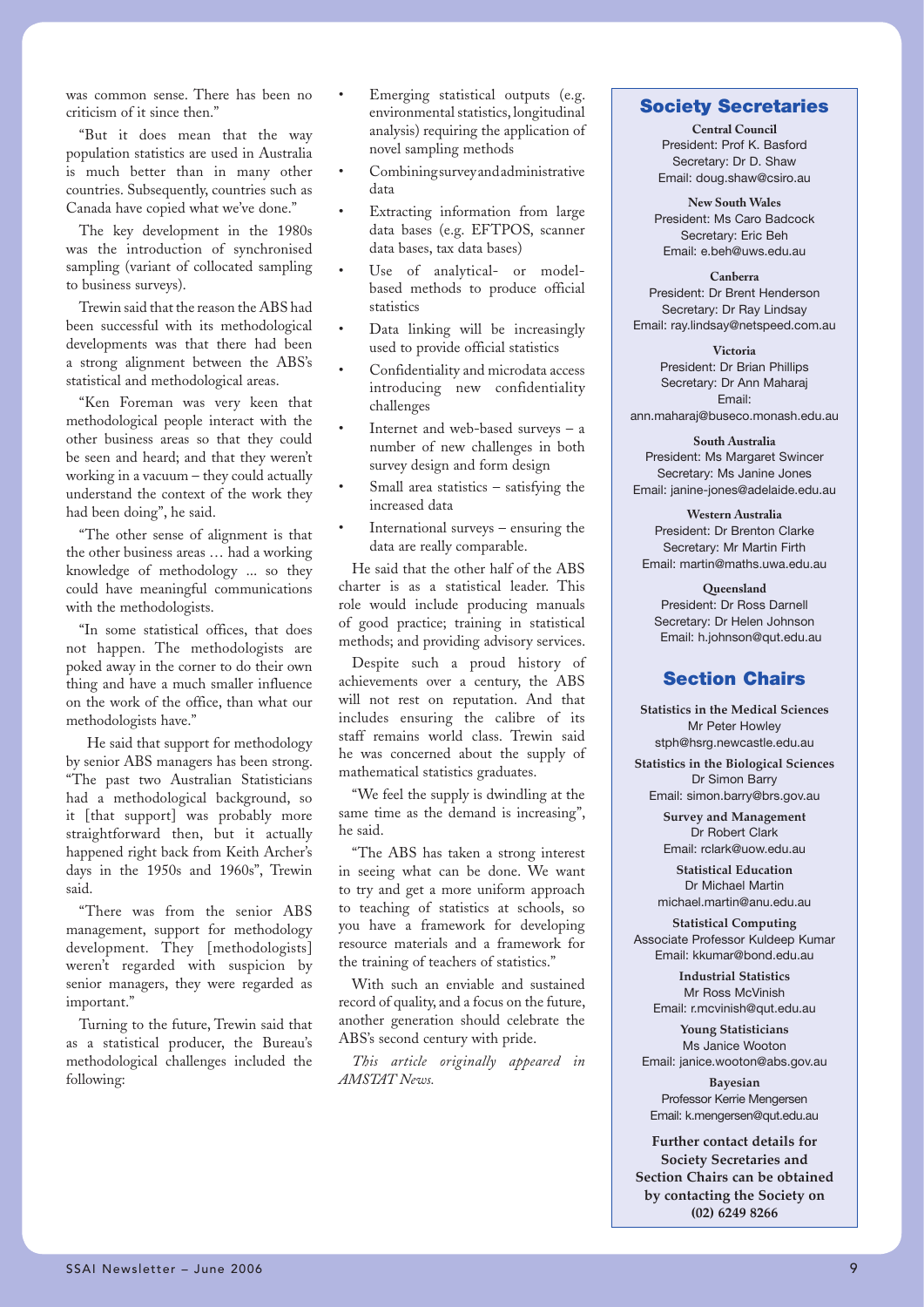# Branch Reports

# SOUTH AUSTRALIA

### **Young Statisticians Dinner (SA)**

The first ever Young Statisticians event in SA was held in March this year. The fantastic turnout exceeded all expectations, with more than 20 people attending. The evening kicked off with pre-dinner drinks at a local pub, which gave everyone an opportunity to introduce themselves to new faces and catch up with old friends in a relaxed environment. From there, people proceeded to Café Buongiorno for dinner. The SA branch of the SSAI kindly sponsored the evening, with a variety of pizza provided for everyone to share. This idea worked well and contributed to the casual atmosphere of the evening.

Everyone who attended the dinner was asked to complete a short survey, prepared by Penny Bennett, to assist with planning for future Young Statisticians activities in SA. All suggestions were greatly appreciated and the difficulty now is deciding which suggestion should be taken up first!

The whole evening was a great success, with many people commenting on how much they enjoyed themselves. It gave everyone an opportunity to find out where other Young Statisticians in SA are working or studying, the types of methodology being used and some of the statistical problems that people are faced with. As a result of the dinner,

a current honours student in Statistics is now receiving informal support from one of the more senior Young Statisticians with similar interests. This is just one example of the importance of networking, particularly for Young Statisticians. It is hoped that future events for Young Statisticians will result in more collaborations such as this and ultimately contribute to the future of Statistics in Australia.

### **SA AGM**

At the SA Branch Annual General meeting A/Prof Peter Baghurst, epidemiologist from the Public Health Research Unit of the Women's and Children's Hospital in North Adelaide gave an interesting talk about sensitive methods for monitoring the outcomes of health-care.

Some events such as the Bristol Paediatric Cardiac Surgery scandal, and the notorious Dr Harold Shipman, have given impetus to refining statistical techniques to take case-mix into account; and developing control charts to enable shifts in the incidence of adverse events to be detected much more rapidly than ever before.

Peter introduced a monitoring tool called the risk-adjusted cumulative sum or 'cusum' which has been developed particularly for detecting adverse events over time. The cusum is essentially a score over time which begins at zero then accumulates over time by adding



*L to R: Amy Glen, Paul Eckermann, Jono Tuke and Sam Cohen at the Young Statisticians Dinner in SA.*

a weight which is calculated differently depending on whether an adverse event has occurred or not. Thus the weight will be negative for a successful outcome and positive (seen as a penalty) for a failure or adverse outcome. The weight forms a log-likelihood ratio which is based on individual's prior risk (explaining the 'risk-adjusted' terminology) which is generally estimated by logistic regression. The log-likelihood ratio is then used for testing whether the observations on consecutive patients are more supportive of a hypothesis of adverse events occurring at the accepted benchmark rate – or at some (pre-specified) higher rate.

Peter went on to discuss the best choice for setting control limits for the cusum given that the traditional alpha levels of 5% are not appropriate for sequential testing. He introduced the Average Run Length (ARL) which can be considered analogous to the type 1 error rate e.g. when the process is in the  $H_0$  state the ARL should be long before a 'signal' occurs (crosses the control limit) and is likely to represent a false alarm and if the process has shifted to the alternative state it should have short run lengths before a 'signal' occurs. Therefore, a control limit far from zero will lead to longer ARL's and what is considered long will depend on the circumstance. The ARL can be approximated by Markov Chain methodology and is calculated based on a pre-specified alternative rate. Peter referenced a paper by Steiner (2000).

Various examples were shown throughout the talk. One example demonstrated the cusum by using fourteen anonymous Paediatric Intensive Care Units across Australia for the adverse event of death after forty-five minutes of admission in PICU. This clearly demonstrated the importance of risk-adjustment given different PICU's had different exposures of risk. The talk was then wrapped up with interesting discussion of the cusum used in practice.

# **Incorporating LASSO Effects into a Mixed Model for QTL Detection**

The speaker for April was Scott Foster, a current PhD student at BiometricsSA. He began his talk by explaining what QTL (quantitative trait loci) are and why they are important. QTL are positions or regions of the genome that are statistically related to a quantitative trait. Usually this trait is of economic importance, such as accelerating breeding in agriculture. QTL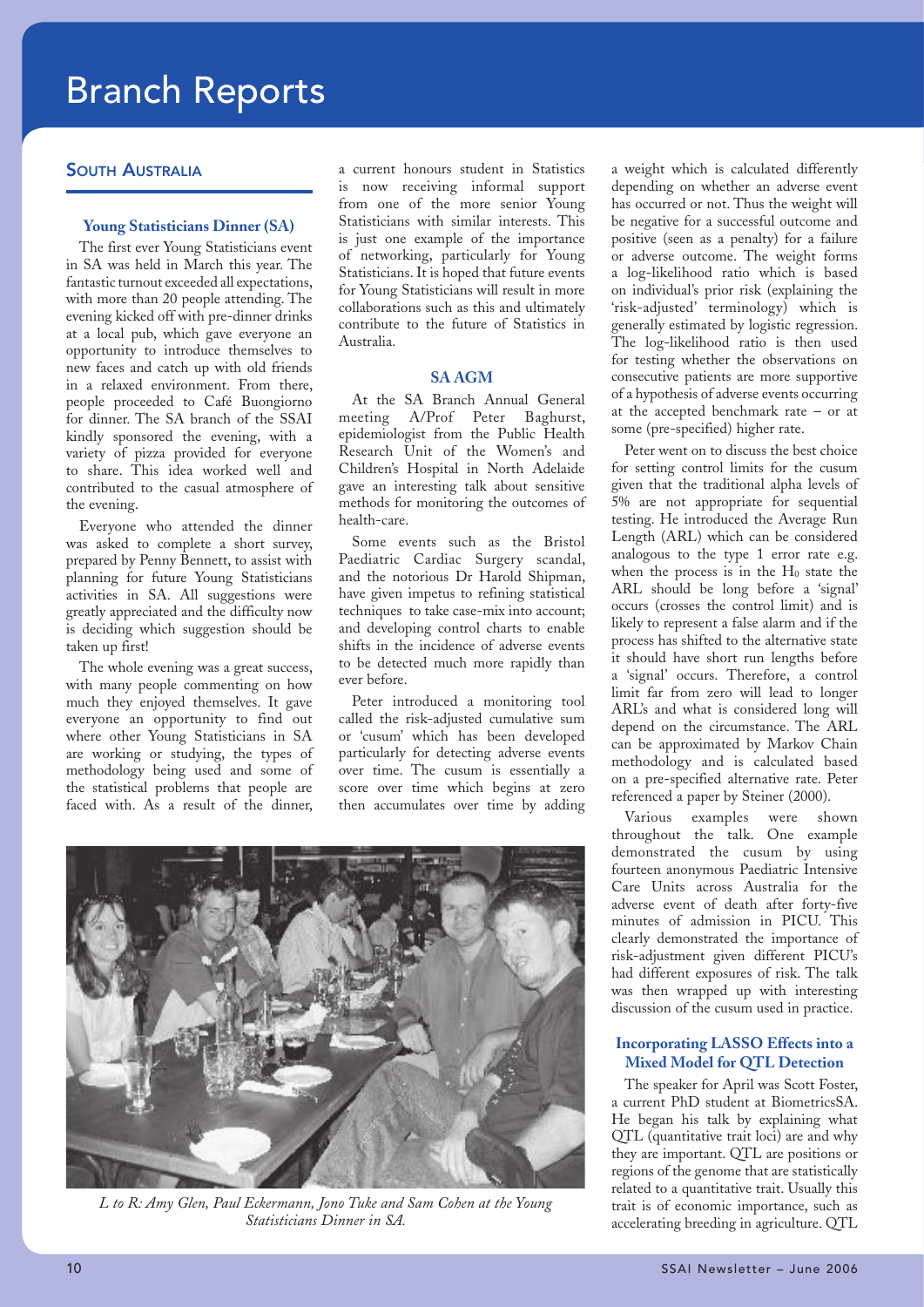can be used to narrow the search for causative genes.

In QTL experiments, populations are created which are genetically diverse. Genetic differences are assessed for given positions of the genome. It is then possible to look for differences in traits based on differences in loci and hence identify QTL. Scott described a motivating data set, where the aim of the experiment was to identify genes for traits of economic importance related to beef production, in particular the birth weight of cattle. The statistical problem arises when trying to identify the genes which are associated with birth weight, while controlling for experimental effects, such as gender and location.

The trait of interest can be modelled as a linear combination of genetic and experimental effects. However, there are many explanatory variables which may be included in the model, creating a model selection problem. The LASSO (least absolute selection and shrinkage operator) may be used to produce estimates of genetic effects from a random model where the random effects are assumed to come from a double exponential distribution so some estimates will be 'shrunk' to zero. The level of shrinkage depends on the dispersion parameter. In order to include fixed and normally distributed random experimental effects in the model, the LASSO effects can be incorporated into a standard linear mixed effects model. This type of model performs well in terms of identifying QTL while maintaining an acceptable number of false positive results, relative to other currently available methods.

After the talk, a farewell dinner was held for Scott at a Thai restaurant. He is moving to Tasmania to take up a position with the Tasmanian Institute of Agricultural Research. Scott has been a valued member of the SA branch of the Statistical Society for a number of years and his presence at meetings will be greatly missed. We wish him all the best for the move and the new job.

*Lisa Yelland*

# **WESTERN AUSTRALIA**

### **Statistical Analysis at Western Power**

Ross Bowden, a senior analyst at the electricity retailing company Synergy (previously known as the Retail division of Western Power) presented at the

SSAI Newsletter – June 2006 11 australia 11 australia 11 australia 11 australia 11 australia 11 australia 11 au<br>11 august - June 2006 11 australia 11 australia 11 australia 11 australia 11 australia 11 australia 11 austral

March meeting of the WA branch of the SSAI. His talk was entitled "Statistical Analysis at Western Power", and covered some of the statistical techniques he has used at Western Power. Commercial confidentiality prevented Ross from going into too much detail, but he was able to present some of the methodologies he has used, with five different projects as examples.

The first example involved was calculating the unserved energy estimates from power system simulators. This estimation is important when scheduling maintenance of generators to ensure that there is sufficient generation capacity to meet demand if any of the generators breaks down (a forced outage). This estimation also allows for the prediction of future plant investment. Ross covered two different methods that were used to estimate this unserved energy – firstly, a method of cumulants, using a fixed annual load profile and set probabilities of outages for each generator. This method was used until advances in computing power allowed for Monte Carlo simulation to simulate the outages of each generator.

The second example of Ross's work was the weather correction of energy and peak load data. Weather correction of peak loads is especially useful, as the peak loads are strongly dependent on the weather, and it can be difficult to determine any long-term trends in the raw peak load data. Two different methods are used for weather-correcting the peak load values. The first uses nominal distribution theory, comparing 40 potential peak loads to the median of the yearly peak load. Similar to the unserved energy methodologies, the second method of bootstrapping only became feasible with the advancement of computing technology. Ross described the bootstrapping of previous year's weather

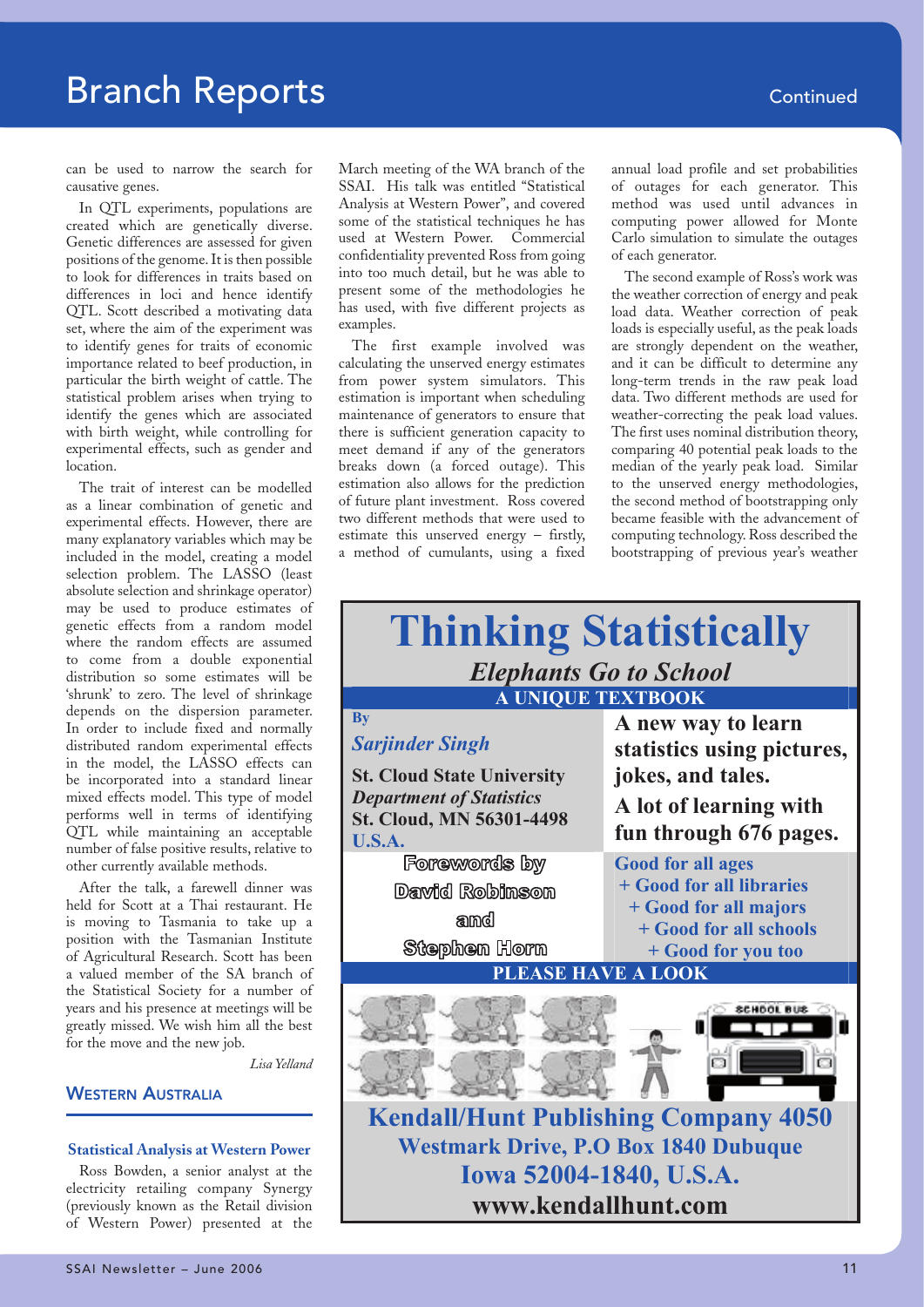results to obtain a distribution of possible peak load values for the day, week or month of interest. From this distribution of peak loads, a central estimate could then be calculated.

Ross's third example of his presentation concerned queuing models and simulation. This work was performed on data from the Call Centre at Western Power relating staffing provisions, expected number of calls and estimated waiting times. Ross described the problems with this simulation method, stating that the method did not reproduce reality.

 In the fourth example, Ross covered the use of graphical representations of survey data. Ross explained that he often has to explain statistical results from survey data to staff without a statistical background, and found that describing results graphically was an effective way of explaining his point. He covered such graphical tools as bands on graphics to quickly show differences between categorical variables. Another graphical technique Ross covered was the use of bootstrapping with perceptual maps and correspondence analysis, to represent two-dimensional projections as clouds of boot-strapped results.

The final example that Ross covered was the method to determine the leastcost meter reading cycle, involving a balance between billing, collections, reading and credit costs. Ross explained that this was a typical analysis problem at Western Power, with more emphasis on mathematics than statistics.

Ross finished the presentation with a quick overview of analysis at Western Power. He explained that while most managers are statistically challenged, they do respect sophisticated analysis. For analysts, while analytical skills are very important, so are communication skills. Ross concluded his presentation is his usual manner, with a quick joke about punk statisticians.

A number of questions were raised when the discussion was thrown open to the meeting and an informal discussion continued immediately after the meeting and at the usual post-meeting dinner at a nearby restaurant.

*Christopher Milne*

# NEW SOUTH WALES

# **Understanding the Illicit Drugs Market (or Learning with Independent Components Analysis) by Stuart Gilmour and Inge Koch.**

In the May 2005 meeting of the NSW Branch, Stuart Gilmour from the National Drug and Alcohol Research Centre and Inge Koch from the University of New South Wales presented interesting research using independent components analysis to model the illicit drugs market.

Illicit drugs such as heroin, cocaine and amphetamines are a significant health problem for some young Australians. Globally, researchers have spent considerable energy trying to understand the size of user populations, the spread of these drugs through communities and the effect of changes in the markets. Gilmour and Koch were interested in answering questions such as whether or not drug markets undergo epidemic patterns and whether the markets can be divided into isolated, competing or cooperating partitions. Previous work has used time series analysis to investigate the consequences of the heroin shortage, for example.

The data presented comprised 17 indicator data series collected over 66 months between 1997 and 2002. The series included indicators such as drug use or possession offences, prostitution offences, ambulance attendance to a heroin overdose and break and enter dwellings.

Unlike the time series framework, Gilmour and Koch treated the data as 17 samples with 66 dimensions each. Analysis of such HDLSS (high dimension low sample size) problems requires dimension reduction. Gilmour and Koch proposed a 3 step learning approach (END) consisting of an Extraction step which reduces the dimension, a Nonnormalising step, which finds the most non-Gaussian directions in the lower dimensional data, and a Decision step which separates the data in contrasting groups. Principal component analysis is used in the first step. Combined with a careful application of independent component analysis, this leads to a set of non-Gaussian direction vectors spanning the lower dimensional space. A simple

decision rule, based on properties of the independent components (IC) scores, divides the data into two contrasting groups.

Crucial to the success of the proposed learning method is the careful selection of the lower dimensional subspace and the number of IC directions required for the decision making process, as independent component analysis is a very powerful technique which finds non-Gaussian directions even in Gaussian data. They found that a reduction from 66 to 6 dimensions and a search for the 3 most non-Gaussian IC directions lead to a stable partitioning of the data into 2 contrasting and interpretable groups.

Gilmour and Koch noted some interesting results from their two partitions. Partition 1 contained heroin and cocaine possession offences, series relating to overdose and psychoses and serious offences such as robbery with a weapon. These represented direct measures of the illicit drug market. On the other hand partition 2 appeared to represent indirect measures of the illicit drug market. Possession offences for amphetamines appeared in partition 2 and were thought to represent the mixed nature of the amphetamine market, which is only partly connected to street-based illicit drug markets, and partly to a more functional market connected to the party drug scene.

In conclusion Gilmour and Koch found that independent component analysis provides a powerful tool for unsupervised learning with non-Gaussian data. They also found that the method was sensitive to parameter settings and that interpretation of the results depended on good model selection. ICA was able to identify a key subset of series that measured the direct effect of illicit drug markets. It was also able to identify subpopulations of illicit drug users such as amphetamine markets with serious health and social consequences from the "party drug" amphetamine markets.

*Petra Graham*

# **November 2005 JB Douglas Postgraduate Awards**

November 23rd 2005 saw the NSW Branch hold its 6th annual JB Douglas Postgraduate Awards day and annual dinner. Once again the quality of the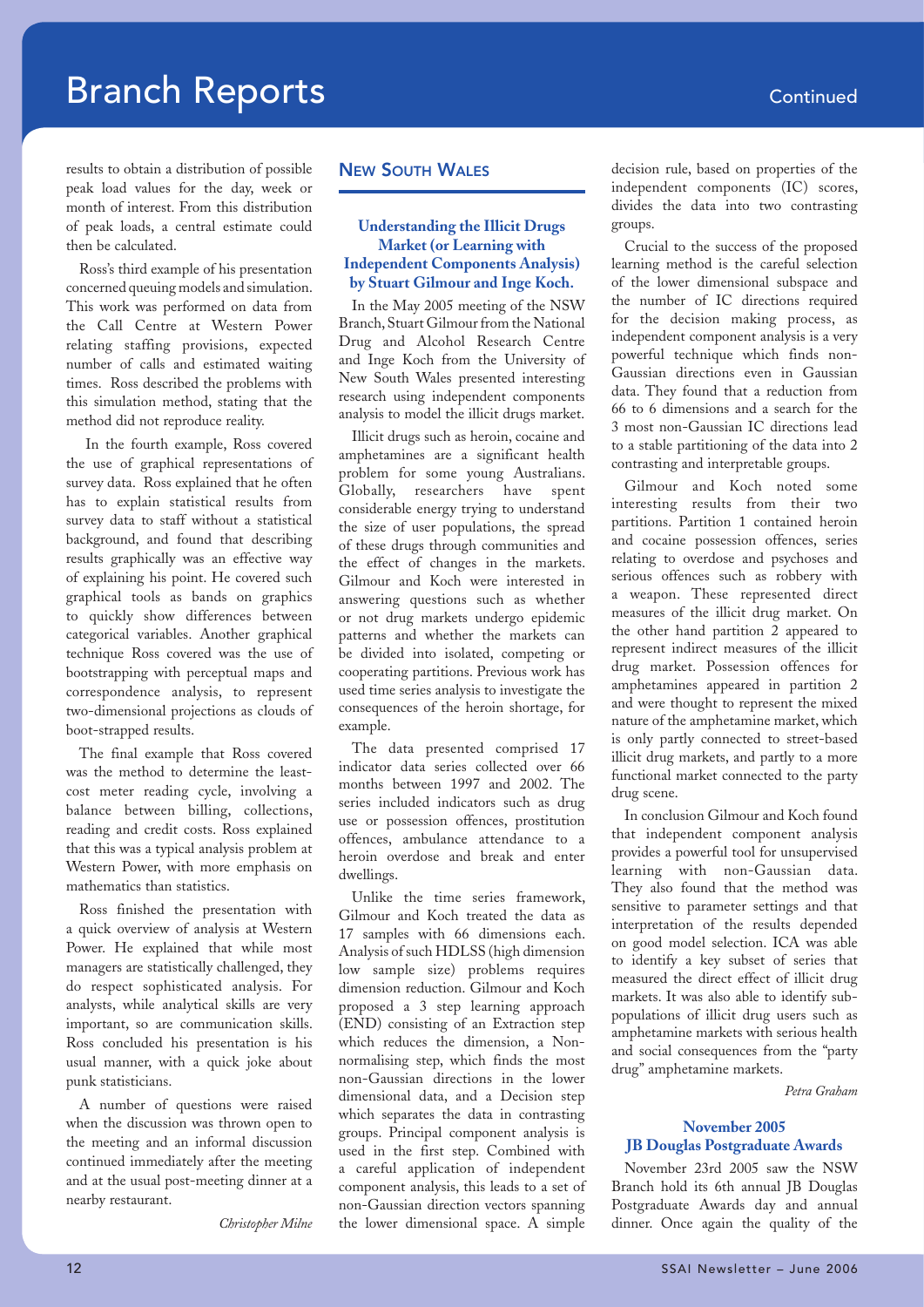

*Presenters and special guests for the annual postgraduate awards day. Back row (from left): Daniel Smith, Alex Woolaston, Frank Tuyl and Nathan Pearce. Front row: Maree O'Sullivan, Maureen Morris, Christine Curran, Alun Pope and Jim Douglas.*

students from around the state was very high and the judges (Dr Alun Pope, Mr Dennis Trewin and Ms Melissa Cassar) were given a difficult job of choosing the best presentation.

The day began with Maree O'Sullivan (Macquarie University, Statistics) presenting her work on whether differing microarray platforms produced concordant results using data on paediatric acute lymphoblastic leukaemia. Next Alex Woolaston, from the University of New England (Mathematics, Statistics and Computer Science) described methods for eliminating the spatial trends found on cDNA microarray slides and Nathan Pearce from the University of New South Wales (Statistics) introduced novel algorithms for training and crossvalidating support vector machines.

After a quick afternoon tea Daniel Smith from the University of Sydney (Econometrics and Business Statistics) presented his research comparing binary Markov random fields via applications in image restoration followed by Frank Tuyl from the University of Newcastle (Statistics) who talked about the caution needed in choosing parameters for the Beta distribution in Bayesian intervals. Maureen Morris from the University of Wollongong (Statistics) completed the presentations describing her research in the development of effective assessment

tasks for courses in introductory statistics.

After some deliberation the judges awarded Daniel Smith the Peter Wright prize for best student presentation with Nathan Pearce and Maree O'Sullivan winning joint second prize. We thank all who attended and our generous sponsors CSIRO, Macquarie University, Roche Pharmaceuticals, SAS Australia, the University of Sydney school of Mathematics and Statistics, the University of Newcastle and the Wollongong Statisticians without whom this event would not have been possible.

# **NSW Branch Annual Dinner: 100 years of official statistics – a review of the development of statistical methods over this time.**

After the presentation of the JB Douglas Postgraduate awards the NSW Branch held its annual dinner with guest speaker Dennis Trewin, head of the Australian Bureau of Statistics.

Dennis shared with us the fascinating history of official statistics in Australia which began in 1905 with formation of the Commonwealth Bureau of Census and Statistics. Pre World War II developments included the release of the *Mathematical Theory of Population* (a 450 page appendix to the 1911 Year Book) by George Knibbs, the development of Balance of Payments by Roland Wilson, the creation of research officer positions and a development branch during the 1930's.

Following the Second World War the Bureau entered what is known as the Foreman Era – a period of substantial development of statistical methods for the official data collection. Under the leadership of Ken Foreman, the methodology unit introduced and developed a variety of survey systems including those for quarterly surveys of retail establishments, income tax statistics and social surveys. Other important developments during the Foreman Era included the introduction of statistical quality control techniques for the census, the introduction of seasonal adjustment and experimental design for survey development and a report detailing the need for a data warehousing scheme.



*Branch members enjoying festivities at the annual dinner.*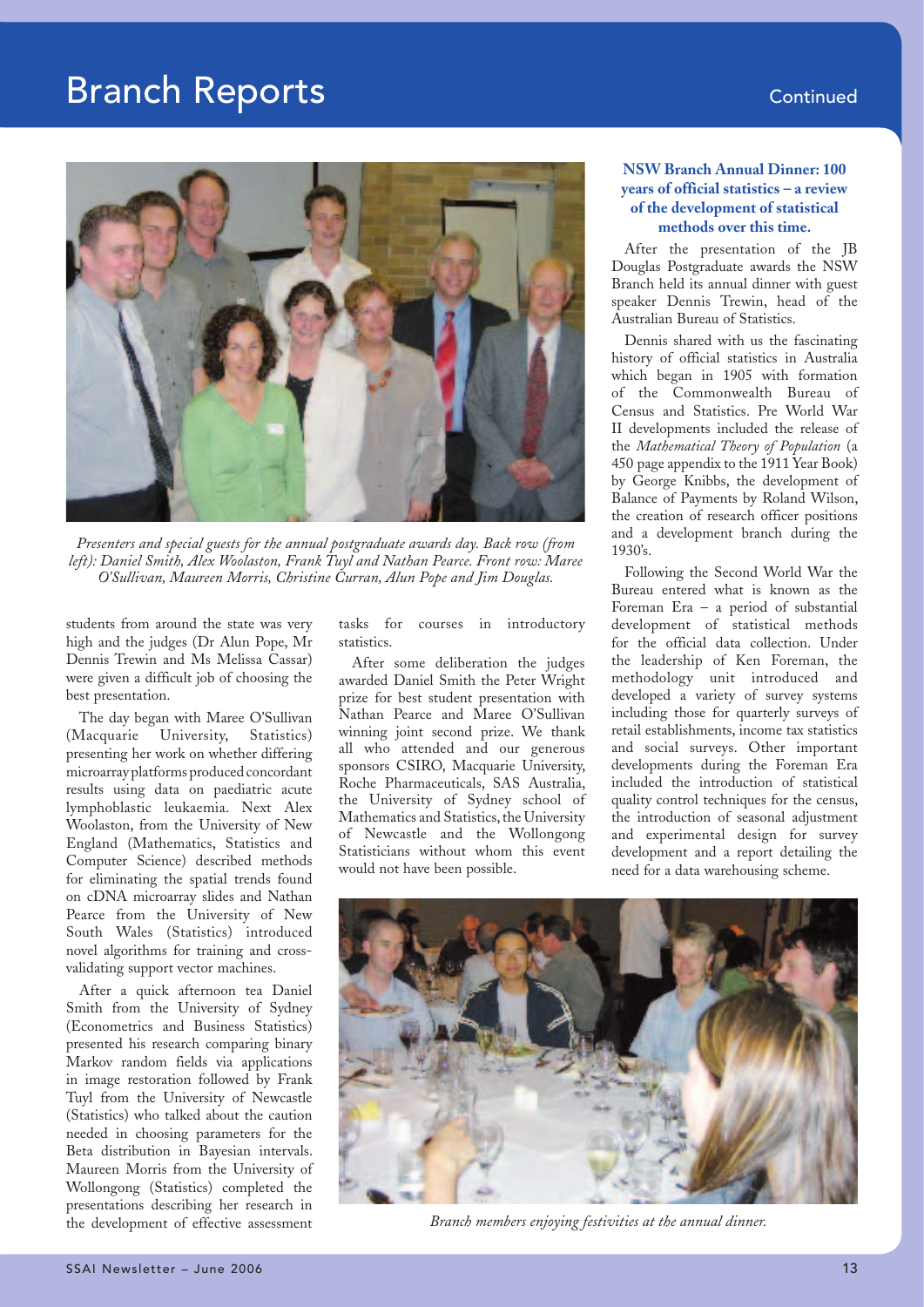The mid-1970's saw the Bureau become a statutory agency independent of other government departments and known as the Australian Bureau of Statistics. Key statistical developments of the post Foreman Era included using total survey design that takes account of nonsampling errors as well as sampling errors, forms design, the integration of survey designs to improve cohesion of economic statistics and the further development of methods for time series analysis.

Dennis reflected on how important it was for the Bureau to invest in methodology and that the strong alignment between statistical and methodological areas resulted in innovations that "… significantly altered the Bureau's capabilities and efficiencies".

Finally Dennis described a variety of future challenges and directions for the Australian Bureau of Statistics including the requirement of more graduates in mathematical statistics since current demand outstrips supply! Statistical challenges include the use of analytical or model based methods for producing official statistics, the use for data linkage over time and the combination of survey and administrative data to support official statistics, and the potential use of web-based surveys. As the leader of the National Statistical system the Bureau aims to produce manuals of best practice and standards as well as provide statistical training and advisory services. This recognises that other agencies are going to increasingly be producing statistical outputs for public use.

After thanking Dennis Trewin for his interesting historical perspectives on the Australian Bureau of Statistics, branch members and guests celebrated the end of another year at the annual dinner.

*Petra Graham*

### **Professor Anthony Edwards**

The NSW branch started the year by looking backwards, at the work and influence of RA Fisher. Professor Anthony Edwards was Fisher's last undergraduate and was attached to the Statistical Laboratory at the University of Cambridge from 1968-70. Anthony not only talked about Fisher's work but also gave us a rare glimpse into the man himself.

Fisher was born in 1890 at East Finchley and moved to Adelaide in 1959 where he remained until his death following an operation in July 1962. Suffering from extreme myopia he had very poor eyesight, which may have contributed to his exceptional geometric ability and capacity to solve complex mathematical problems entirely within his mind's eye. We heard a story about a lecture when Fisher was asked a hairy problem by one of his students. Rather then fluff an answer using academic double speak, Fisher stopped talking and pondered the question at the front of the lecture hall in complete silence, for 10 minutes! Until he at last said 'yes, yes I think you're right' and continued with his lecture.

Fisher was interested in a diverse range of subjects that included statistical theory, inference and methods, experimental design, evolution and genetics. He was also quite prolific and published several hundred papers and seven books, which included the influential 'Statistical Methods for Research Workers' original published in 1925. This book has been republished at least 14 times and in 5 different languages (French, German, Italian, Japanese and Spanish). Anthony highly recommended it as a good read that introduces the underlying principles of experimental design with a minimal of mathematics.

The importance of this book cannot be understated because it is here that Fisher described his new paradigm for analyzing data. In it Fisher introduced the concepts of randomization, replication, blocking and ANOVA to a mass audience. Concepts that are considered fundamental in modern statistical analysis, but at the time were quite revolutionary.

*Chris Howden*

# **QUEENSLAND**

### **February Branch meeting**

On 7th February Bob Mayer, Principal Biometrician, Department of Primary Industries and Fisheries, Townsville spoke on 'Developing biometrical expertise for PNG agricultural research' at the IMB Biosciences precinct at the University campus in St Lucia.

Bob has worked with the DPI&F biometry unit since graduation, in Brisbane (briefly), Toowoomba and Townsville. Since 1999 a substantial part of his role has been as a member of an AusAID supported overseas aid project team helping develop agricultural research expertise in PNG. This has included reviewing the existing statistical support for agricultural research, several visits to PNG agricultural research stations,



*Bob Mayer with a map of the agro-ecological zones of Papua New Guinea.*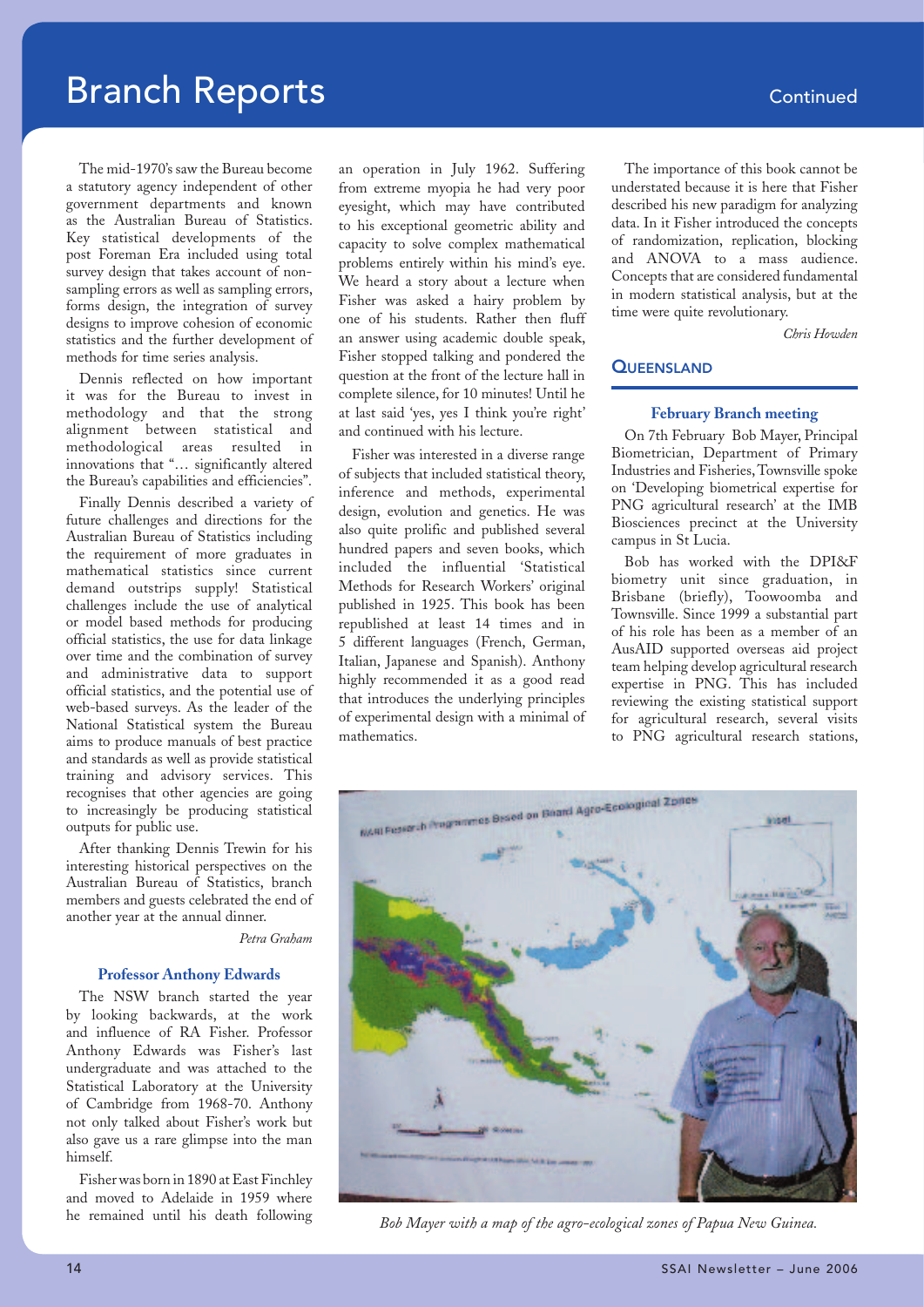presenting courses on basic statistics and use of statistical software, guiding the professional development of staff to take on the biometrician role, and statistical consulting to research projects. The talk covered various aspects of his experiences on this project, including background to it and some of the special and on-going challenges associated with it.

Members and guests had a curry at a nearby restaurant after the meeting.

### **March Branch meeting**

The AGM was held on the 21st March at the University of Queensland, and the following officer bearers were nominated and appointed.

President Dr Ross Darnell Secretary Dr Helen Johnson Treasurer Dr Melissa Dobbie COUNCILLORS: Dr Peter Baker Prof. John A. Eccleston (Immediate past president) Mr James McBroom Dr Michele Haynes

- Dr Miranda Mortlock
- Dr Tony Swain
- Dr Ian Wood

After the meeting Dr Michael Bulmer, Lecturer, School of Physical Sciences, University of Queensland spoke on 'Teaching Spaces for Learning Statistics in Context', and the talk was held in the new lecture space about which he was talking. Dr Michael Bulmer is a Senior Lecturer at the University of Queensland. He has recently been given an award for excellence in teaching at the university. His main research interests are in symbolic computation, optimisation methods for statistics and operations research and mathematics education.

In 2005 the University of Queensland opened a new "Collaborative Learning Centre". A large statistics service course was taught in this space recently as part of a trial for this Collaborative Learning Centre. Michael treated us to a hands-on session in which we got to do one of the statistical activities that he had developed for this Centre. SSAI members were given tape measures, stop watches and three small furry animals with which to measure the acceleration due to gravity in groups of three. He discussed the pros and cons of this teaching space, and discussed some of the research results from his study of its effectiveness.

*Miranda Mortlock*

### **CANBERRA**

### **Talk on bioinformatics by Geoff McLachlan**

At the monthly meeting of the Canberra Branch of the SSAI on 21 February 2006, Professor Geoff McLachlan of the Department of Mathematics and Institute for Molecular Bioscience at the University of Queensland gave a talk titled "Some Applications of Statistics in Bioinformatics". Geoff has authored a long list of statistical papers and five books, the most recent one being "Analyzing Microarray Gene Expression Data" (2004; Hobokin, New Jersey: Wiley; co-authored with K.-A. Do and C. Ambroise). He is also a chief investigator in the ARC Centre in Bioinformatics.

Geoff began by describing DNA microarray technology, which was originally conceived to detect expressions of thousands of genes simultaneously. Microarrays present special problems for statistics because the data are very highly dimensional with very little replication, and the challenge is to extract useful information such as gene functions, gene interactions, regulatory pathways, metabolic pathways, etc. That challenge has been increasingly taken up in recent years, and Geoff presented a graph showing how the number of papers published on microarrays skyrocketed from virtually none in 1997 to well over 4000 in 2003. The graph also showed how the proportion of those papers that are statistical grew dramatically to about 90% in 2003.

The output of gene-expression levels from a microarray experiment can be represented by a matrix, with rows representing genes and columns representing samples. Attention was focussed on the case where the tissue samples can be divided into two groups corresponding to two different populations of cells, and the aim is to compare the gene expressions for those two populations. However, separate hypothesis tests conducted to this end may be complicated by the potentially large number of false positives. For example, if there are 10,000 genes and the significance level is 5% then under the null hypothesis of no difference one would expect about 500 false positives.



*Geoff McLachlan*

There are ways of dealing with this problem which are less restrictive than using the Bonferroni correction, one being the Benjamini-Hochberg procedure which controls the false discovery rate (FDR) using an ordering of the many observed p-values. Another approach involves minimizing the estimated Bayes' risk in the context of a two-component mixture model where the mixing proportions are the probabilities that the genes are, or are not, differentially expressed. With this approach, a local FDR can be provided for each gene. The problem of simultaneous significance testing, especially in the context of microarray data, has recently received a lot of attention from several prominent statistical researchers, including Professor Bradley Efron.

One of the datasets which Geoff used to illustrate the two-component mixture model comprised measurements on about 3,000 genes in breast cancer tissues from women who were carriers of the hereditary BRCA1 or BRCA2 gene mutations, with the aim of finding genes which are differentially expressed between the two different tumour types. Geoff also discussed an application of the theory to HIV data, and briefly discussed a second problem in bioinformatics: clustering of correlated gene profiles, with an application to the yeast cell cycle.

*Borek Puza* 

# **Talk on deep vein thrombosis by Niels Becker**

Following the AGM of the Canberra Branch of the SSAI on 28 March 2006,